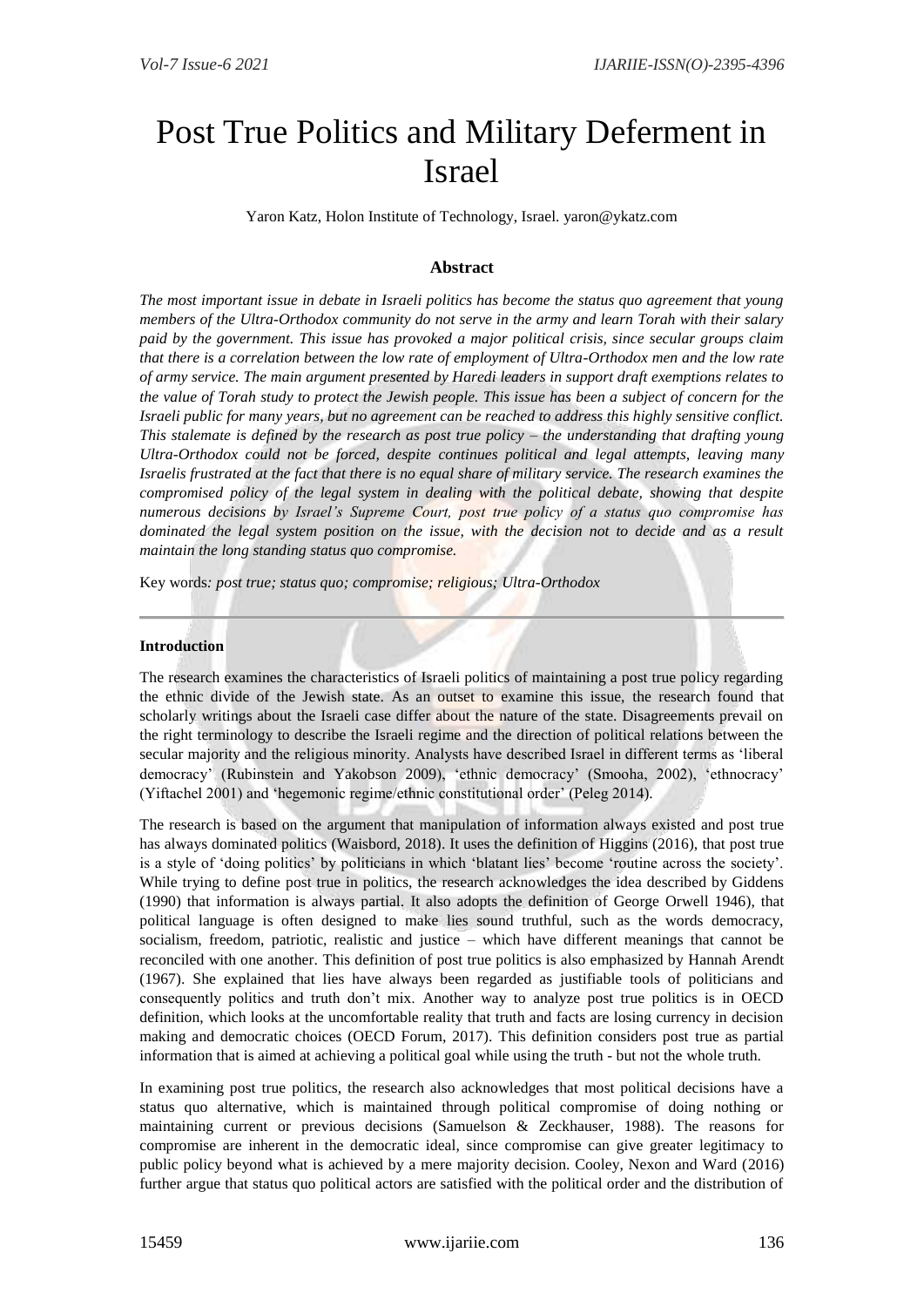power. Bellamy (2013) sees the obligation to compromise as an important forms of democracy, whereby citizens must agree despite their disagreements.

Based on these arguments, the research is aimed to examine the most conclusive phenomena of post true in Israeli politics – the integration of the Ultra-Orthodox (Haredi) sector into the general Israeli society, particularly the debate whether Ultra-Orthodox men should be exempt from mandatory military service. The research examines the way that the legal system is dealing with the main political argument in Israeli politics – the demand that young members of the community would not serve in the army and learn Torah with their salary paid by the government. This political agreement of "his Torah his belief", established with the independence of Israel in 1948, has since provoked a big public debate, which is on-going with no foreseeable solution. The post true characterization of this political compromise is since the agreement exempted young Haredi men from military duty that is compulsory for other young Israelis, as a way for the Haredi community to study Torah, a practice central to their way of life. But the growing political influence of the Ultra-Orthodox parties and the position held by their political and religious leaders in Israel's politics and society have created wide opposition in the general population as well as isolation of the community from the Israeli society as a whole (Lipka, 2015).

### **Different Sets of Laws**

The post true consequence of political argument of the draft issue is since compulsory military service is based on the Security Service Law, which obligates Israeli citizens to military service at age 18 unless granted an exemption. The military draft deferment enjoyed by members of the Ultra-Orthodox Haredi community has been a controversial issue throughout the history of the State of Israel, and has been heated in last decades. When Israel was established the Ultra-Orthodox argued that if they will join the military their religious culture of studying Torah would be in danger. The first Israeli Prime Minister, David Ben-Gurion, gave 400 yeshiva students who studied Torah all day long an exemption from military service in return for the political support of the Ultra-Orthodox parties in the Israeli parliament (Knesset). But since then the Ultra-Orthodox community grew swiftly and it is estimated that there are about 50,000 Ultra-Orthodox that are exempt from military service. However, as argued by the research, the political chaos is only going to intensify, since the growing political influence of the Ultra-Orthodox parties and the position held by their political and religious leaders have created wide opposition in the general population and isolation of the community from the Israeli society as a whole. Many Israelis are frustrated at the fact that there is no equal share of military service and have called to include Haredi in the draft. Their argument made by the secular majority is that the rest of the country serves in the army, works and pay taxes, so why should Haredi be an exception? Still, in practice, traditionally Haredi vote as a bloc according to directives of their chief rabbis, and their voting in alliance gives Haredi politicians enormous influence in determining who will form Israel's collation government (Malchi, 2018).

The post true consequence of this religious, political, cultural and ethnic conflict is that drafting young Ultra-Orthodox could never be forced, despite political and legal attempts, leaving many Israelis frustrated at the fact that there is no equal share of military service. Thus, the political post true characterization of Israeli politics and society is that the Haredi section is segmented from the general population – yet has a lot of political influence (Kalv, 2019). As a result of their political impact, the Ultra-Orthodox parties have consistently insisted their young men serve the nation through prayer and study, thus preserving Jewish learning and heritage and maintaining the way of life that has kept the Jewish faith alive through centuries of persecution (Heler, 2019).

Based on these consequences, the research examines the compromised policy of the legal system in dealing with the political debate of the draft of Haredi men. The research shows that despite numerous decisions by Israel's Supreme Court, post true policy of a status quo compromise has identified the legal system position on the issue, with the decision not to decide and as a result maintain the long standing status quo compromise, or  $-$  as defined by this research  $-$  the post true policy that is using the truth, but not the whole truth. As the research shows, the courts have adopted a post true policy that considers the two sets of laws that identify Israel as ethnically deeply divided society, where various collective religious and national identities have developed. These issues are reflected in the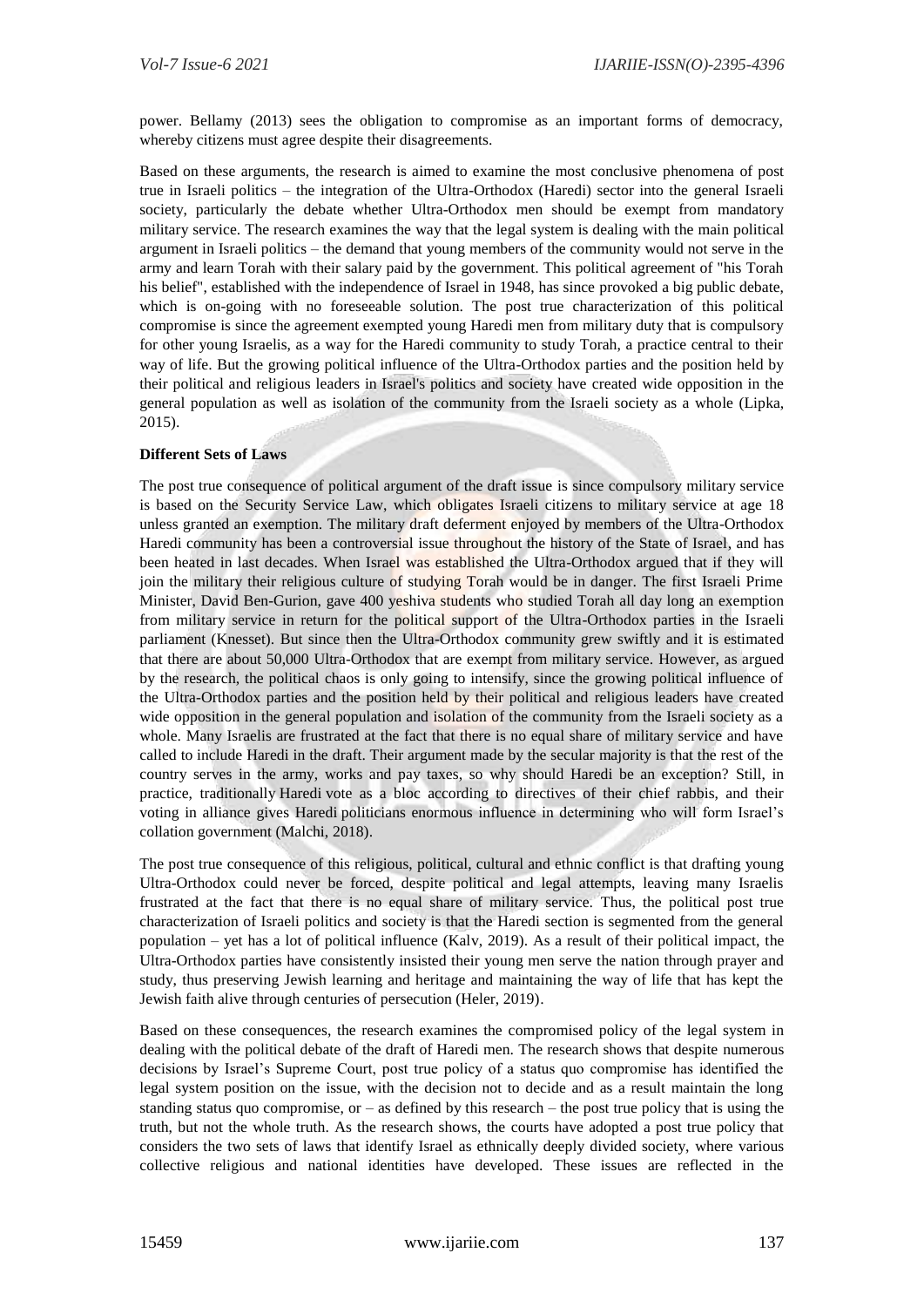constitutional regulations and the two legal systems of the country that exist parallel to each other (Levinson, 2008).

The central constitutional expression of Israel's Jewish identity is based in the Law of Return (1950) and the Citizenship Law (1952). These foundational laws link Jewish identity and Israeli citizenship, recognizing that any Jew has the right to immigrate to Israel, having superior legal status, as the Supreme Court determined that the principle of equality has not been materially compromised by these laws since it is commonly accepted that the State constitutionally entitled to regulate the composition and character of its own population, and thus there is no contradiction between the Law of Return and the principle of equality in Israeli democracy. Harel-Shalev and Peleg (2014) explain that a review of Israeli history reveals that the country has been committed to two sets of values that exist in constant tension with each other. On the one hand there is a commitment to democratic order, including such values as equality before the law and even the recognition of minority rights. On the other hand, there is a strong commitment on the part of most Israeli Jews to view the State as belonging, above all, not merely to Israeli Jews but to all Jews.

While Ultra-Orthodox parties have always used religious issues as a catalyst to gain political power, in the last two decades' secular politicians have moved to capitalize on anti-religious sentiment among secular Israeli Jews. The growing role of the courts in representing secular ideology came into play as the numbers of Yeshiva students exempted from service were increased during the years, using the power of the Minister of Defense to exempt individuals from service. When the Supreme Court finally decided against this form of exemption, it was after decades of gradual changes that had been introduced in the form of administrative decision-making. In a similar manner, the Supreme Court reviewed the allocation of government money to religious institutions without criteria, when the scope of this phenomenon has broken new records. According to former Supreme Court Judge Daphne Barak-Erez (2008), the law and religion clash between past compromises and constant changes. She explains that among the different approaches to the regulation of the legal status of religion, it is worthwhile to study the Israeli experience, traditionally depicted as based on a decision not to decide. This deadlock is based on preserving an existing status quo that acknowledging the priority of religious demands in a way that reflects a social-political compromise rather than a principled decision-making. This approach has been labeled the "status quo model". The practical meaning of accepting the status quo model was supposed to be refraining from changing the compromises that had been crystallized in the early days of Israel. This abstention was planned to apply to all forms of law-making -either by legislation, administrative decisions or judicial decisions. Representing the position of the Supreme Court, she argues that contrary to its reputation, the status quo is ever-changing, and in this respect does not represent a workable compromise anymore. However, despite the position of the Supreme Court, the legal system has adopted a post true stance on the subject – the continues decision to discuss the issue but not to rule as a result and maintain the political debate unresolved.

## **The Legal Post-True**

The status quo model is in debate in the court system too, since Israel was originally a nationalist state for the Jewish people but also a modern democracy with rules of equality governed by legislation. As can see from Supreme Court rulings, the two sets of laws that Identifies Israel is not clear even to the Supreme Court. Conflicting arguments of Judges have been recognized by the Supreme Court as constituting a conflict between two competing constitutional rights that are guaranteed by the Basic Law: Human Dignity and Liberty - the right to freedom of religion and the right to human dignity, including equality

Aharon Barak, Supreme Court Chief Justice (1995-2006) and the person most closely identified with the Court's liberal jurisprudence, defined the 'Jewish state' as 'national concept' of the State of Israel and a 'national home to the Jewish people' (Levontin, 2000). In his 1998 leading decision in Rubinstein v. Minister of Defense on deferment of military service for yeshiva students, Barak explained the reason for the deferment and its historical context as follows: *"The original reason for the arrangement was the destruction of the yeshivas in Europe during the Holocaust and the wish to prevent the closing of yeshivas in Israel due to their students being drafted to the army. Today this objective no longer exists. The yeshivas are flourishing in Israel, and there is no serious worry that the*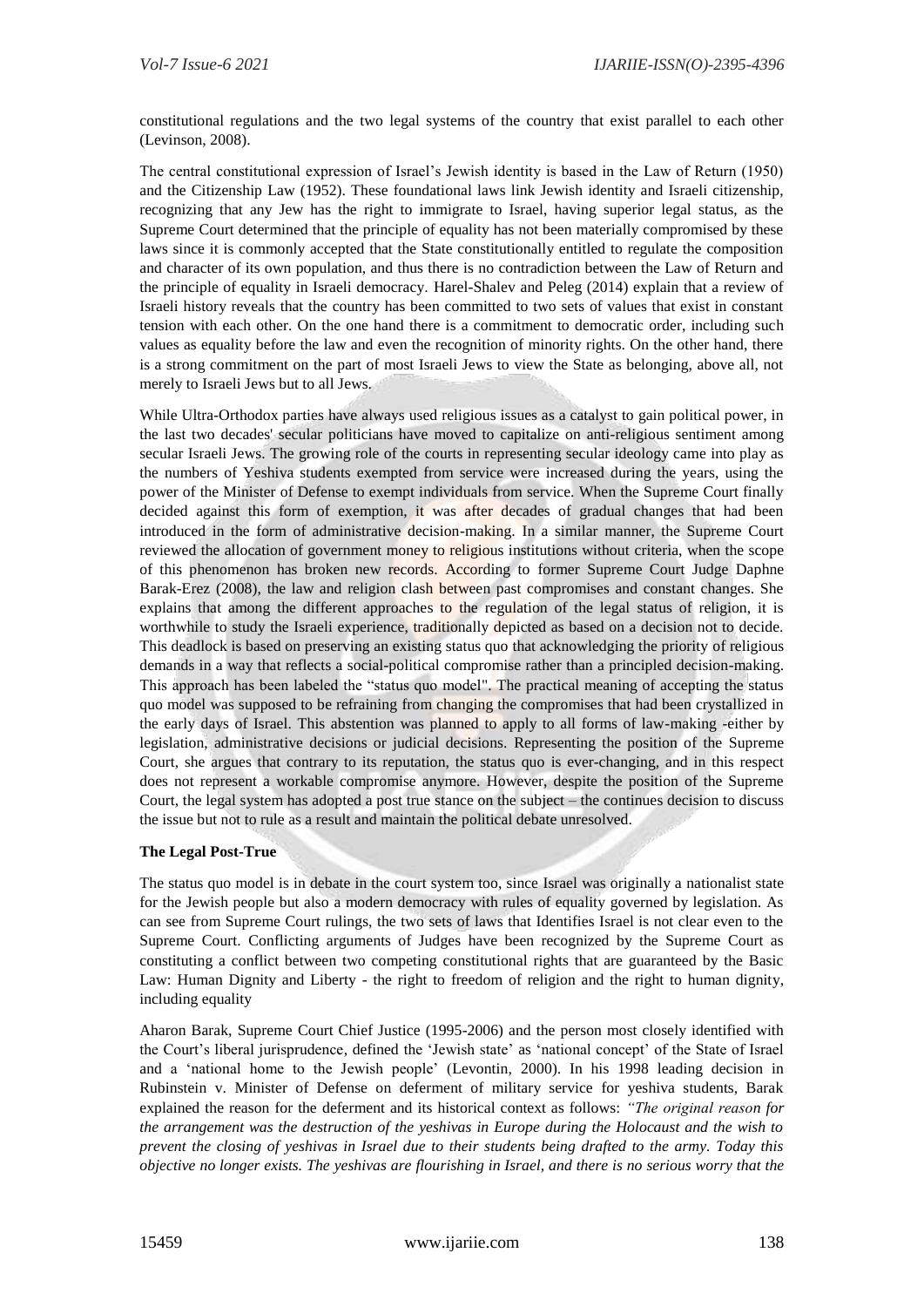## *draft of yeshiva students, according to any arrangement, would bring about the disappearance of this [yeshiva] institution".*

As explained by Barak, the controversy over the deferment increased as the number of those eligible for it has mushroomed. Whereas a minority of proponents of the deferment has continuously argued that a mandatory draft of yeshiva students would impact their freedom to pursue religious studies, many argued that the deferment impacted the right to equality by creating an uneven public sharing of the burden of military service. However, in opposition to Barak's approach, Deputy Court's Chief Justice Menahem Elon (1983-1995) included Jewish religion in the term 'Jewish' and argued that following the enactment of the Basic Laws, applying Jewish law became a legal duty incumbent on every judge in the country. Elon also claimed that, since the term 'Jewish state' is mentioned first in the phrase, this is superior to that of developing the country's law as democratic law (Elon, 2011).

The legal debate escalated into a social debate, as explained in the 2012 decision in Resler v. Knesset, by Supreme Court Justice Elyakim Rubinstein: *"We need to admit the truth, unlike in the Jewish-Haredi society in other countries, which has understood that only a few brilliant individuals can live under the tent of Torah all their lives, in Israel a whole complicated sociological system has been built that even its leaders know, deep in their hearts, is not good and not appropriate, that because of military duty thousands of people sit in the yeshivas, where it is not their place. These people, if they served in IDF, and if they worked like any other person while also making time for Torah would be efficient both to the State, to their community, and to themselves".*

The legal and political debate accelerated after the Supreme Court determined that the minister of defense had no authority to determine the extent of the exemption from army service given to Ultra-Orthodox yeshiva students. The ruling elaborated on the need for a legislative solution, dealing with all aspects of the issue. The case came before the Court after the Knesset amended the Tal Law - named after Supreme Court Justice Tzvi Tal. He headed the governmental committee, with the intent of lawmakers to overcome the legal complexities (Tal, 2002). However, the government admitted, in a response to a Supreme Court petition, that the Tal Law failed to change enlistment arrangements for Ultra-Orthodox Jews. The political turmoil continued as when the Supreme Court ruled that the Tal Law was unconstitutional since it violated the principle of equality. The Court decided that the arrangement "violates the right to equality as part of the basic right of human dignity" and obliged the government and the IDF to prepare for the draft of thousands of Yeshiva students. This did not happen, and since then all legal and political attempts to find an alternative solution have failed.

The disagreement in the Supreme Court was evident in the splitting votes of the justices. former Supreme Court President Dorit Beinisch was among those who supported the ruling while her predecessor President Asher Grunis opposed to it. In her majority opinion, Beinish, who replaced Aaron Barak and served between 2006 and 2012, concluded: *"No evidence that Tal Law's objectives have been achieved. Time has shown that the Law has not realized the goals on which it was based, and that in reality, the Law has anchored, almost fully, the draft deferment arrangement that existed prior to its enactment. The law, which has already been found in violation of the right to equality as*  part of the right to dignity, does not meet the proportionality standard and is therefore *unconstitutional. Nine years after legislation one would have expected a more substantial number of recruits. The low rate of enlistees, coupled with the relative ease with which enlistment procedures are changed, illustrate a fundamental difficulty in the law itself."* 

The legal post true characteristic nature of the draft law was evident in that although eight of the nine justices agreed with Beinish that the Tal Law violated the right to equality, five joined her in concluding that the experience gained since the Law's enactment was enough for determining that it violated the Basic Law. Two justices were of the view that due to the complexity of absorbing the Haredi into Israel's military and civilian life the executive branch should be given more time to continue gradually implementing the Law. They held that the petitions should remain pending to allow the Court to continue to receive updates on its future implementation.

Justice Asher Grunis, who replaced Beinish and served between 2012 and 2015, was in the minority, expressing his opinion that the Court should have completely refrained from reviewing the constitutionality of the Tal Law because it was passed in the Knesset by a majority vote. Grunis further held that the limited impact of the Court's contribution to a change in the social conduct of a whole sector in the Israeli society by influencing yeshiva students' draft decisions and entry into the labor force was extremely limited and did not justify the Court's intervention. Grunis explained that *"The*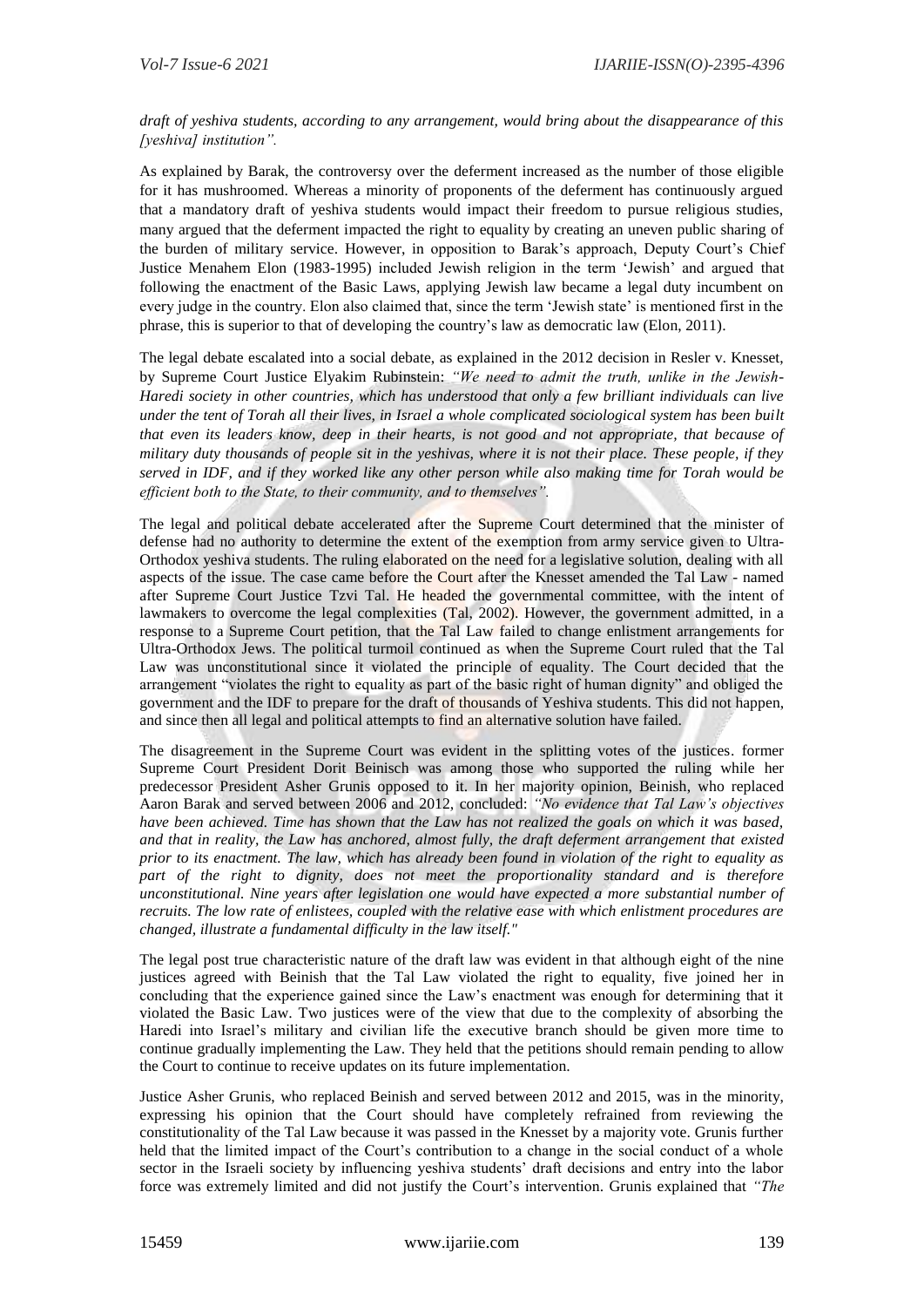*court's constant dealing with Haredi enlistment without any real progress being achieved through judicial involvement does not contribute to the court's standing. It would be an illusion to expect that judicial rulings bring about the enlistment of Haredi to the IDF and their joining the work force."*

### **Policy of Doing Nothing**

The research maintains that the failure of the Supreme Court to rule on the issue, thus maintaining the post true policy of doing nothing, has become the practice of Israeli politics. Accordingly, the research adopts the definition of George Orwell (1946), that political language is often designed to make lies sound truthful, and argues that the policy of providing partial information has become the norm for all parties involved.

The Supreme Court struck down the government's policy on recruiting Haredi young people, ruling that it failed to meet that goal and discriminates against most Israelis who are drafted. The court held that a blanket exemption for Haredi was invalid, instructing the Knesset to develop a plan to include them in the military. The Court ordered the government to pass a new law – warning that otherwise the default emergency regulations kick in, which will require drafting men of all age, with no exemptions for Haredi. However, the Court did not issue a ruling and waited to see whether the government would modify aspects of the law to please the Haredi parties in the coalition, but which the court and the petitioners had criticized. On the other hand, the government waited to see if the Court would refrain from ruling to avoid being attacked for judicial activism and to prevent a political conflict with the Ultra-Orthodox parties.

The Supreme Court attempted to overcome the post true characteristic of the political debate. In a ruling from 2017, the then Supreme Court president Miriam Naor said that the although law failed to achieve its purposes of significantly raising the number of Haredi joining the IDF, the Court never required full equality and full drafting of Haredi, and asked the government to show cause as close as possible to fuller equality. She explained that if the data the court was given had showed substantial increased enlistment despite the weak legislative framework, the court might have held back. Instead, she said the numbers the court received, which she implied were far too low, reinforced the finding that no major increase was occurring.

The post true approach of the Court was similarly evident in that it gave substantial weight to concerns such as national security and religious sensitivity (Corf, 2017). A religious judge, Eliakim Rubinstein, wrote a stirring defense of Torah study and the Haredi cultural way of life, but still came out saying that these values could and needed to be balanced with service in the IDF, just as for other Israelis. Justice Yitzhak Amit said that he respected Haredi culture and was ready to agree to a temporary emergency transitional period in which enlistment increased only gradually. But he found that the law failed to even achieve modest necessary progress and came out against any law that pushed off the decision for Haredi from age 18 to a later age. Justice Neal Handel, who also sometimes sides with the conservatives of the court, said the very idea of having to choose between Torah study and IDF service was disproved by the Religious-Zionist community which combines Torah study with extensive IDF service. Judge Noam Sohlberg agreed with the majority that the law had not yet met its goals. However, he said it was too soon to toss it out the window and that the law was an improvement on the 2012 Tal Law.

But with no political solution to the debate, the Court issued a ruling forcing the government to enact legislation regulating the enlistment of Ultra-Orthodox men into the IDF. This has not been done, as it appears that all sides prefer not to reach a regulatory or legal decision on the complicated matter. The government cannot finalize a new arrangement or risk a political cause. Leaders of the Haredi community have long warned that they would not allow their young men to join the army if their draft would be mandatory. And above all, the IDF said that it lacks the capacity to absorb large numbers of unwilling recruits.

The post true complexity escalated with the State Comptroller's Report (2018), which officially recognized the government's lack of effective and meaningful enforcement mechanisms to facilitate the proper monitoring of service-deferred Haredi yeshiva students and the drafting of those who are not eligible for the deferral. The Kan public broadcaster revealed that the IDF had for years presented false statistics to the government and the public on Haredi enlistment. An internal IDF investigation found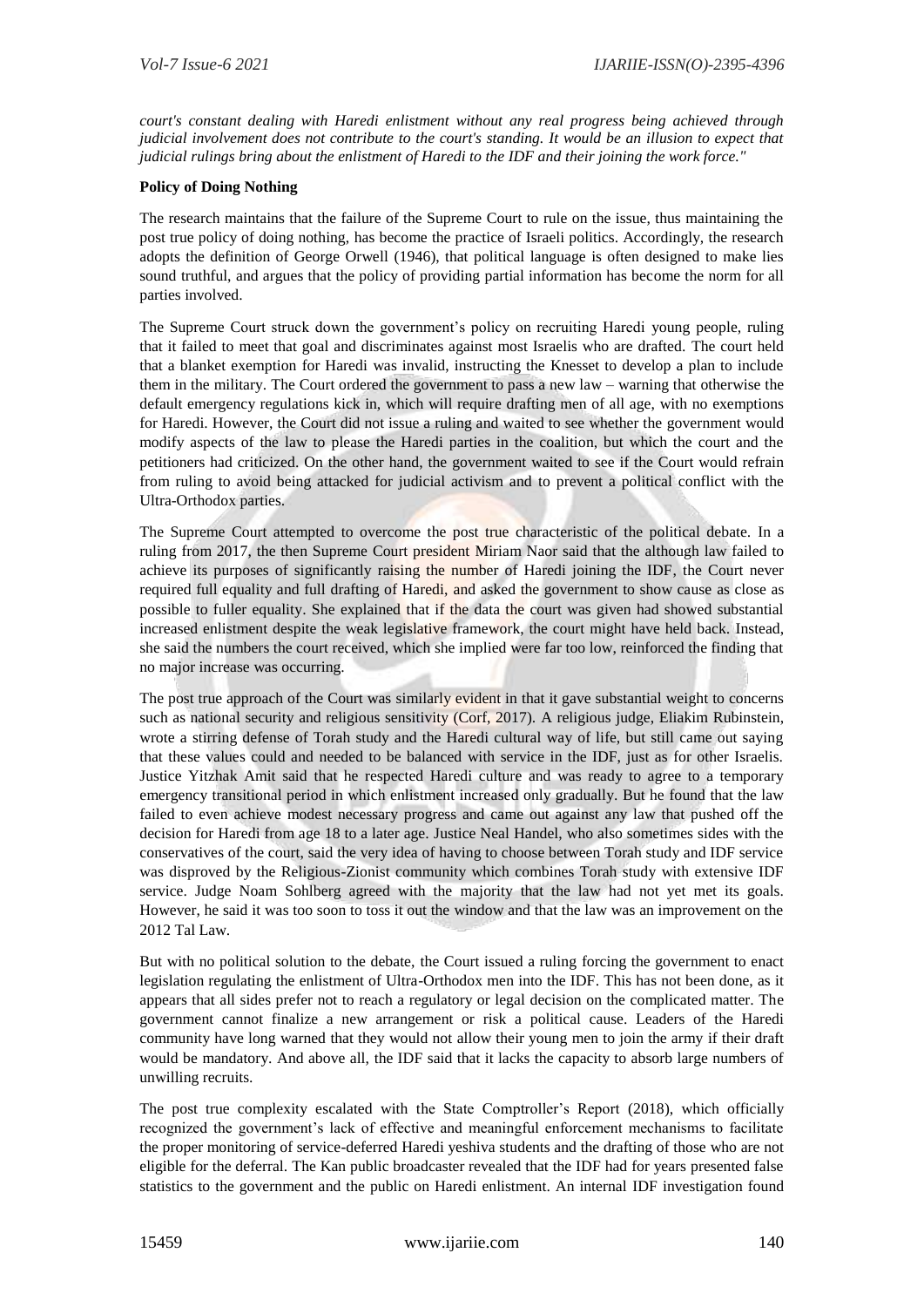that the manpower unit that calculated the figures had been grossly negligent, that the databases the IDF relied upon were incorrect and that the commanders responsible for the matter ignored it.

A scandal erupted after the military was found to have repeatedly published false enlistment tallies, explaining it does not have the ability to present an accurate report. By law, the military was required to report these statistics to the Knesset each year, as part of legislation meant to increase the number of Haredi soldiers. But this outcome revealed additional aspect of the political-religious-legal post true - a conflict on the definition Ultra-Orthodox exempt from drafting to the army. There was confusion over who qualifies as Ultra-Orthodox in terms of military enlistment. While the government determined that anyone who studied in a recognized Haredi institution for two years would be considered Ultra-Orthodox, the military said that the inability to verify accurate numbers comes from the fact that the underlying data is drawn from the education system, which lies outside its purview. The military said; "*the inability to ensure the accuracy of the numbers comes mainly from the fact that most of the data needed is related to studies prior to enlistment, and this is not in the IDF's possession but is instead given to it by government officials, meaning the IDF cannot check its veracity".*

The Israel Defense Forces released its full investigation into the false reporting of Ultra-Orthodox recruits, finding major inconsistencies between the numbers it published and the true totals. It admitted the gaps were the result of "gross negligence" on the part of the officers responsible for tallying the figures, the apathy of their commanders, and general disorder in the relevant databases. The investigation found that not only had the military never reached the targets for ultra-Orthodox enlistment set for it by the government, but also that the number of recruits from that community did not increase at all during the period in question. The team wrote in its report: *"the investigative committee identified a severe systemic, professional and command failure".* The investigation also found that there were no direct orders from senior officers to falsify numbers, as junior officers may have felt "pressure to reach the targets".

The report did not find evidence that the military as an organization had intentionally tried to deceive the Knesset or the public with the false numbers or that the officers involved were motivated by political pressure or financial incentives, and claimed that the inaccuracies were caused mostly by disagreement over who is considered ultra-Orthodox under the law, along with gross negligence. Since then however the IDF consistently asked the High Court of Justice to postpone its deadline for the passage of legislation regulating military service for Israel's Ultra-Orthodox population – and the Supreme Court complies with the motions.

## **Conclusion**

The Ultra–Orthodox are a minority in Israeli society, which maintains a delicate and tense relationship with the majority. The integration of the Haredi sector into the general Israeli society has been at the center of public debate for decades and this issue has now moved to the top of the political agenda. While the Ultra-Orthodox parties wield significant political influence, their cloistered communities are being left behind by modern society, with long-lasting negative consequences for the future of the country. Due to religious and community norms, many Haredi millennials were shielded from digital technology, and particularly the Internet and the various technologies associated with it, such as text messaging and social media (Kay and Levine, 2019).

Researchers found a correlation between the rate of employment of ultra-Orthodox men and the rate of army service. This sector is made of various streams and groups with differences in ideologies and life styles. They have leveraged their clout over the decades to maintain a segregated lifestyle, run a separate network of schools, support large families on taxpayer-funded handouts and enforce a public status quo — such as preventing most commerce and public transportation on the Sabbath — that has enraged the secular majority. The Ultra-Orthodox wield a monopoly over matters of marriage, burials and conversions, but the most notable difference from the general society id the deferment of young Haredi men from army. According to the agreement with the government, exemption was the subject of debates between yeshiva heads and the political leadership in the early days of the state and upon the establishment of the state of Israel as a temporary army service deferment for yeshiva students whose occupation was Torah study was approved. But although the argument of secular majority is that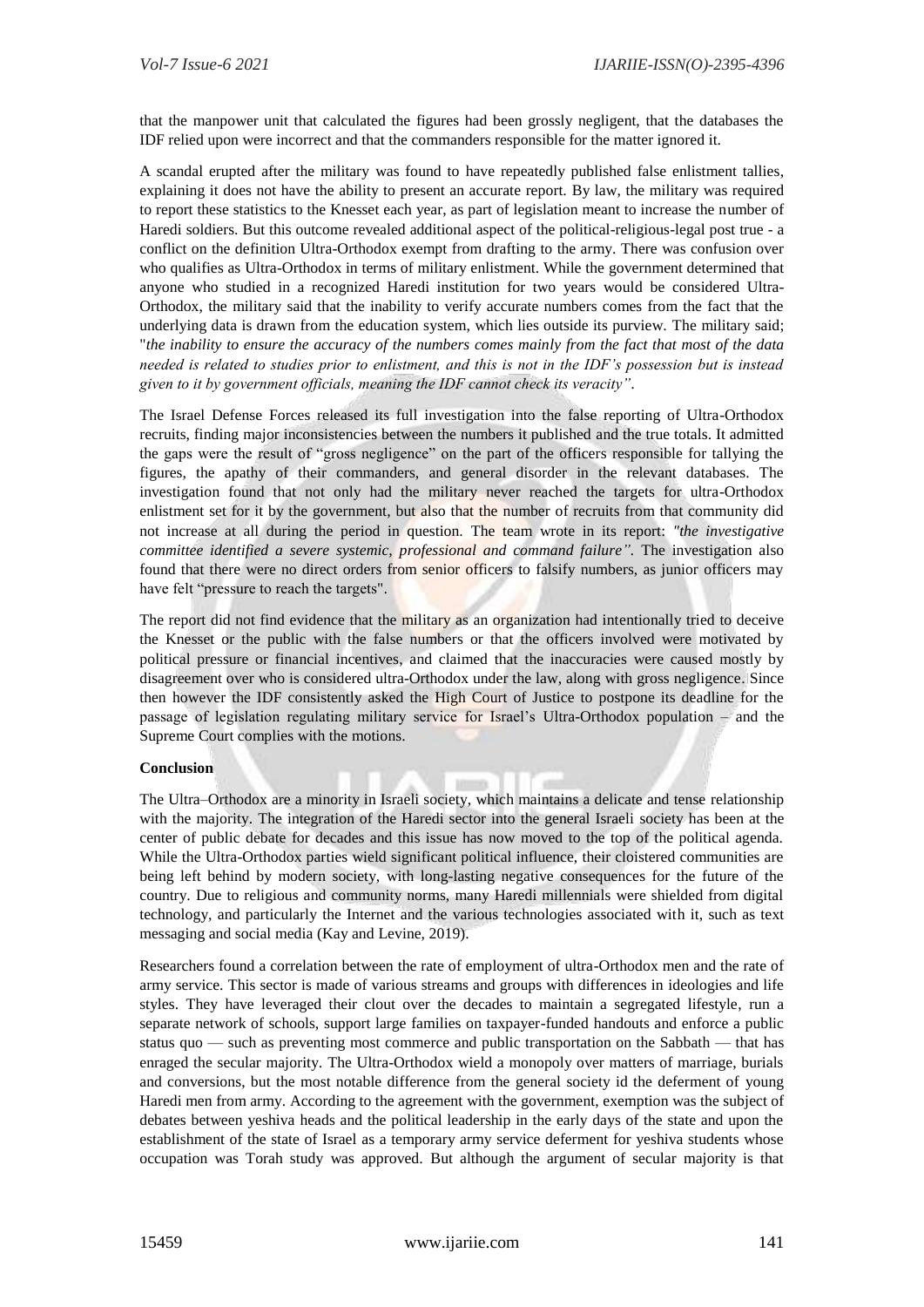Haredi should not have exception and any Ultra-Orthodox men who refuse to serve should be imprisoned – it is commonly agreed that it is not possible to put tens of thousands of Haredi in prison.

This is the post true nature of Israeli politics examined here – the cultural struggle in society, which cannot be resolved. The issue started as a political debate, which the government could not solve. It then became an issue debated in the Supreme Court – which also failed to reach a practice decision. Finally, the issue came back to the political table, although the Ultra-Orthodox parties maintain the balance of political power and secular leaders have no practical way to force them to join the army. Even in the current government, established in 2021 without their parties, cannot ignore Haredi political influence, with the result that post true politics and political instability are going to continue for the foreseeable future.

### **References**

Arendt, Hannah. 2000 [1967]. "Truth and Politics." In The Portable Hannah Arendt, edited by Baehr, Peter, 545–575. Harmondsworth: Penguin

Barak-Erez, Daphne (2008). LAW AND RELIGION UNDER THE STATUS QUO MODEL: BETWEEN PAST COMPROMISES AND CONSTANT CHANGE. CARDOZO LAW REVIEW. Vol. 30:6.<https://www.tau.ac.il/law/barakerez/artmarch2010/36.pdf>

Bellamy, Richard (2013). Democracy, Compromise and the Representation Paradox: Coalition Government and Political Integrity. Government and Opposition, Volume 47, Special Issue 3: Politics as Compromise

Cooley, Alexander; Nexon, Daniel; and Ward, Steven (2016). Revising order or challenging the balance of military power? An alternative typology of revisionist and status-quo states. Cambridge University Press

Corf, C. Michael (2017). Supreme Court of Israel Requires Ultra-Orthodox Men to Perform Military Service, Verdict, [https://verdict.justia.com/2017/09/20/supreme-court-israel-requires-ultra-orthodox](https://verdict.justia.com/2017/09/20/supreme-court-israel-requires-ultra-orthodox-men-perform-military-service)[men-perform-military-service](https://verdict.justia.com/2017/09/20/supreme-court-israel-requires-ultra-orthodox-men-perform-military-service)

Elon M (2011) Constitution by Legislation: The Values of a Jewish and Democratic State in Light of Basic Law: Human Dignity and Personal Freedom. In: Maoz A (eds.). Israel as a Jewish and Democratic State, Jewish Law Association Studies.

Giddens, A. (1990). The consequences of modernity. Stanford, CA: Stanford University Press

Heller, Aron (2019). Israel's new election highlights tense ties to ultra-Orthodox. Times of Israel, June 4.<https://www.timesofisrael.com/new-election-highlights-tense-ties-to-ultra-orthodox>

Higgins, K. (2016). Post-truth: A Guide for the Perplexed. *Nature*, 540 (December)

Israel Democracy Institute's annual statistical review of Haredi society for 2017 (2018). Written By: [Dr. Lee Cahaner,](https://en.idi.org.il/experts/1452) [Dr. Gilad Malach,](https://en.idi.org.il/experts/1451) Dr. Maya Choshen.<https://en.idi.org.il/articles/20439>

Kalv, Gil (2019). The Ultra-Orthodox Will Determine Israel's Political Future Foreign Policy, April 17. [https://foreignpolicy.com/2019/04/17/the-ultra-orthodox-will-determine-israels-political-future](https://foreignpolicy.com/2019/04/17/the-ultra-orthodox-will-determine-israels-political-future-haredi-likud-netanyahu-shas-deri-utj/)[haredi-likud-netanyahu-shas-deri-utj/](https://foreignpolicy.com/2019/04/17/the-ultra-orthodox-will-determine-israels-political-future-haredi-likud-netanyahu-shas-deri-utj/)

Kay, Avi; Levine, Livia (2019). Offline: The possible effects of Internet-related behavior on work values, expectations, & behavior among Ultra-Orthodox millennials. The Journal of Social Psychology. Volume 159, 2019 - Issue 2

Lipka, Michael (2015). 7 key findings about religion and politics in Israel, Pew Research Center, 7 key findings about religion and politics in Israel

Levinson, M Bernard (2008). Legal Revision and Religious Renewal in Ancient Israel. Classical and Near Eastern Studies

Levontin A (2000) Jewish and Democratic-Personal Reflections. In: Davis JE (eds.) The State of Israel: Between Judaism and Democracy